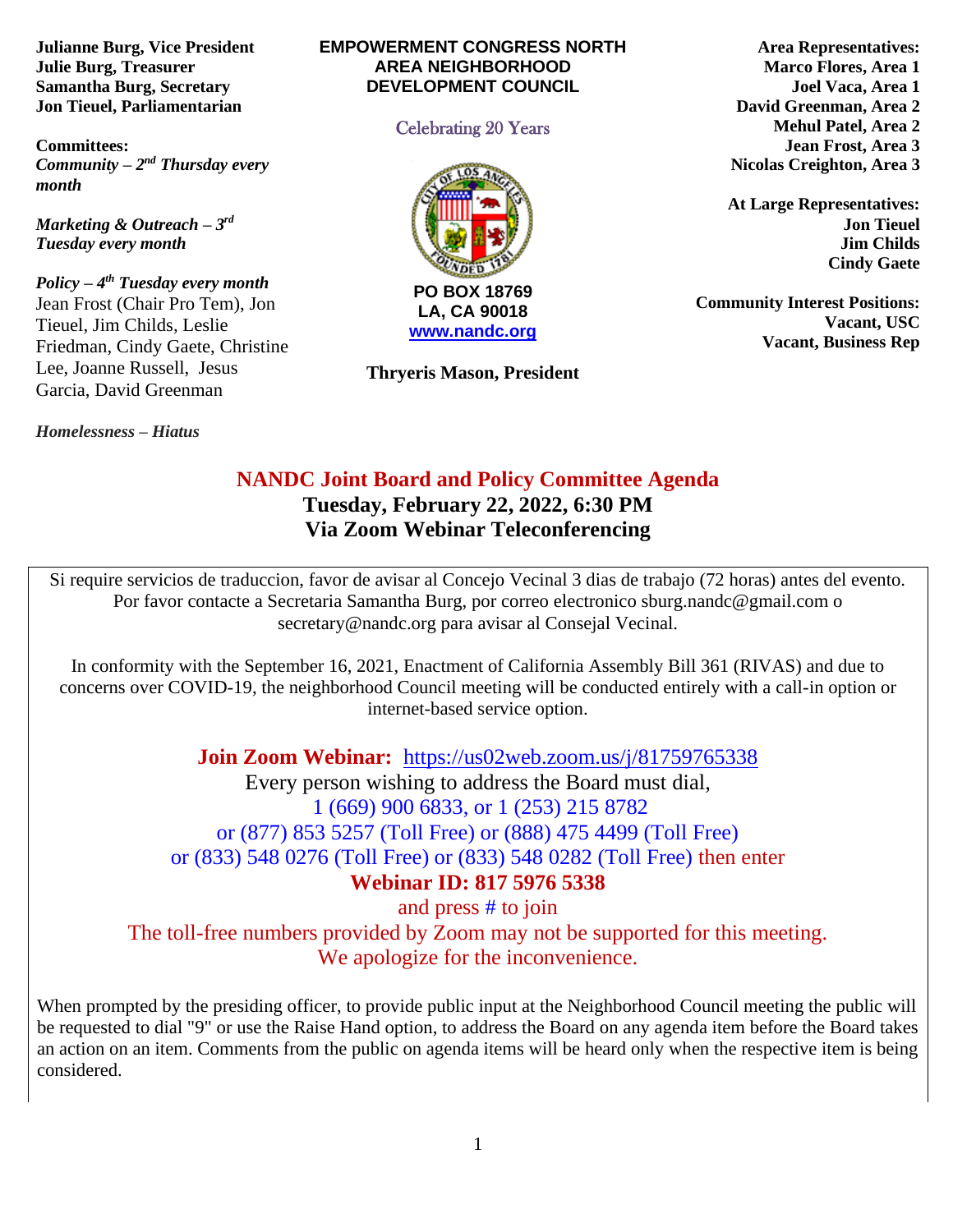Comments from the public on other matter's not appearing on the agenda that are within the Board's jurisdiction will be heard during the General Public Comment period. Please note that under the Brown Act, the Board is prevented from acting on a matter that you bring to its attention during the General Public Comment period; however, the issue raised by a member of the public may become the subject of a future Board meeting. Public comment is limited to 2 minutes per speaker, unless adjusted by the presiding officer of the Board.

### AB 361 Updates:

Public comment cannot be required to be submitted in advance of the meeting; only real-time public comment is required. If there are any broadcasting interruptions that prevent the public from observing or hearing the meeting, the meeting must be recessed or adjourned. If members of the public are unable to provide public comment or be heard due to issues within the Neighborhood Council's control, the meeting must be recessed or adjourned.

## **NANDC Joint Board and Policy Committee Agenda**

**The Neighborhood Council system enables civic participation for all Angelenos and serves as a voice for improving government responsiveness to local communities and their needs. We are an advisory body to the City of Los Angeles, comprised of volunteer stakeholders who are devoted to the mission of improving our communities and bringing government to us.**

*Out of an abundance of caution due to the possible attendance and participation of a majority of NANDC Neighborhood Council Board Members at this Special Joint Committee meeting, this meeting is noticed as a Special Joint Meeting of the Committee and the Board, in adherence with the State's Brown Act. No Board action will be taken on behalf of the Board at this meeting of the Committee. Only Committee Members are allowed to vote.)*

#### **Notice to Paid Representatives**

**If you are compensated to monitor, attend, or speak at this meeting, City law may require you to register as a lobbyist and report your activity. See Los Angeles Municipal Code §§ 48.01 et seq. More information is available at ethics.lacity.org/lobbying. For assistance, please contact the Ethics Commission at (213) 978-1960 or [ethics.commission@lacity.org.](mailto:ethics.commission@lacity.org)**

- **1. Welcome and Call to Order.**
- **2. Approval of the Minutes**

## **3. General Public Comment**

Comments from the public on non-agenda items within the Board's jurisdiction. The public comment period is not intended to be "Question and Answer" period or for conversations with the ECNANDC Board **(up to two minutes per speaker with extensions granted at the discretion of the presiding officer).**

- **4. Action/Discussion: 1177 37 Place, DIR-2021-9895-TOC-VHCA,** Demolition of a triplex and construction of a new 5 story multi-family building consisting of 7 dwelling units and one ADU**.** Daniel Ahadian, Nur Development <https://planning.lacity.org/pdiscaseinfo/search/encoded/MjUyOTgy0>
- **5. Action/Discussion: CF-21-1414** amended on 2/8/22 that the Planning Dept submit a memorandum within 90 days and an ordinance within 120 days that shows where SB9 can be restricted. Discussion of SB 9.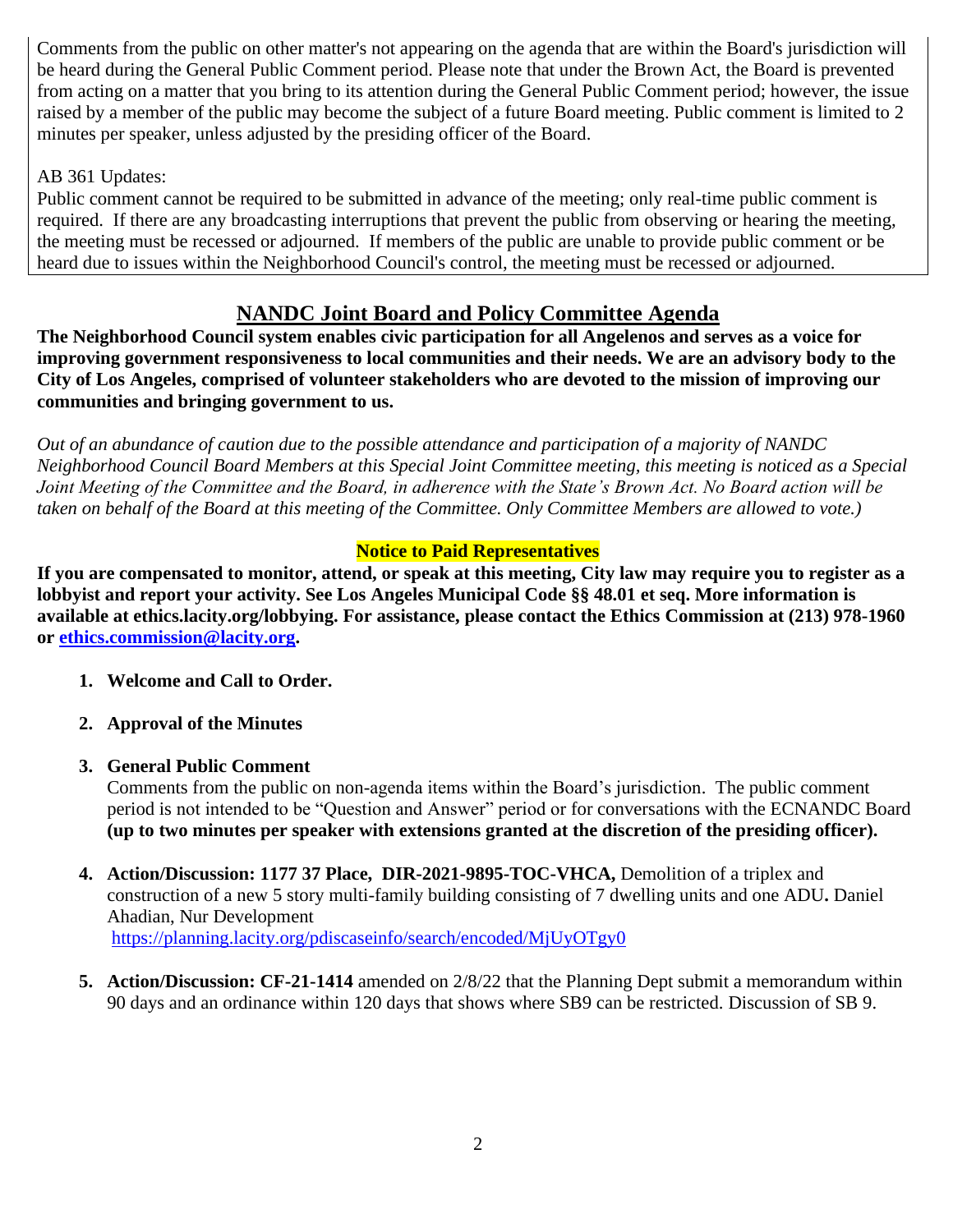- **6. Action/Discussion: Council File 14-1635-S10** Short-Term Rentals / Unpermitted / Non-Compliant Properties / Enforcement. Approved at PLUM and transmitted to Housing Committee. [https://clkrep.lacity.org/onlinedocs/2014/14-1635-S10\\_misc\\_PLUM\\_02-03-22.pdf](https://clkrep.lacity.org/onlinedocs/2014/14-1635-S10_misc_PLUM_02-03-22.pdf)
- **7. Action/Discussion: Report on PlanCheckNC meeting <https://plancheckncla.com/>** David Greenman
- **8. Action/Discussion:** Tree Removal notification, 1196 W 35<sup>th</sup> Street, compatibility of development
- **9. Action/Discussion: Updates on items on previous Policy Committee Agendas** including 806 W. Adams, vacancies on HPOZ and DRB Boards in the NANDC area, Policy Committee membership
- **10. Action/Discussion: NANDC Task Force draft survey RFP**
- **11. Action/Discussion:** Demolition Research, NANDC Task Force areas, presentation Jesus Garcia

#### **12. ADJOURNMENT**

| Official public notice for all committees:                                                                                                 |                                                                   |                         |                                    |
|--------------------------------------------------------------------------------------------------------------------------------------------|-------------------------------------------------------------------|-------------------------|------------------------------------|
| <b>Empowerment Congress North Area Neighborhood Council Committees</b>                                                                     |                                                                   |                         |                                    |
| <b>COMMITTEE</b>                                                                                                                           | <b>CONTACT INFORMATION</b>                                        | <b>MEETING LOCATION</b> | <b>MEETING</b><br><b>DATE/TIME</b> |
| <b>Community Committee (Outreach,</b><br>Youth and Senior, Block<br>Club/Neighborhood Associations,<br>Beautification, Budget and Finance) | Julianne Burg, Chair<br>vp@nandc.org                              | Via Zoom                | Second<br>Thursday<br>$6:30$ p.m.  |
| <b>Marketing &amp; Outreach Committee</b><br>(Marketing, Events, Outreach, Social<br>Media)                                                | Samantha Burg, Chair<br>Secretary@nandc.org                       | Via Zoom                | Third Tuesday<br>6:30 p.m.         |
| <b>Policy Committee</b><br>(Public Safety, Economic Development,<br>Land Use)                                                              | Jean Frost, Chair<br>area3a@nandc.org<br>David Greenman, Co-Chair | Via Zoom                | Fourth Tuesday<br>6:30 p.m.        |
| <b>Homelessness Committee</b>                                                                                                              | <b>Cindy Gaete, Chair</b><br>Samantha Burg, Co-Chair              | N/A                     | <b>TBA</b>                         |

#### **Official public notice for all committees:**

The Next Regular Meeting of the Empowerment Congress North Area Neighborhood Development Council Policy Committee is *Tuesday, March 22, 2022, location pending the status of Safer at Home order. The Next Regular Meeting of the Empowerment Congress North Area Neighborhood Development Council General Board Meeting is March 3, 2022, location pending the status of Safer at Home order.* 

*As covered entity under Title II of the Americans with Disabilities Act, the City of Los Angeles does not discriminate on the basis of disability and upon request, will provide reasonable accommodation to ensure equal access to its programs, services, and activities. Sign language interpreters, assistive listening devices, or other auxiliary aids and/or services may be provided upon request. To ensure availability of services, please make your request at least 3 business days prior to the meeting you wish to attend by contacting Julianne Burg at [vp@nandc.org.](mailto:vp@nandc.org)*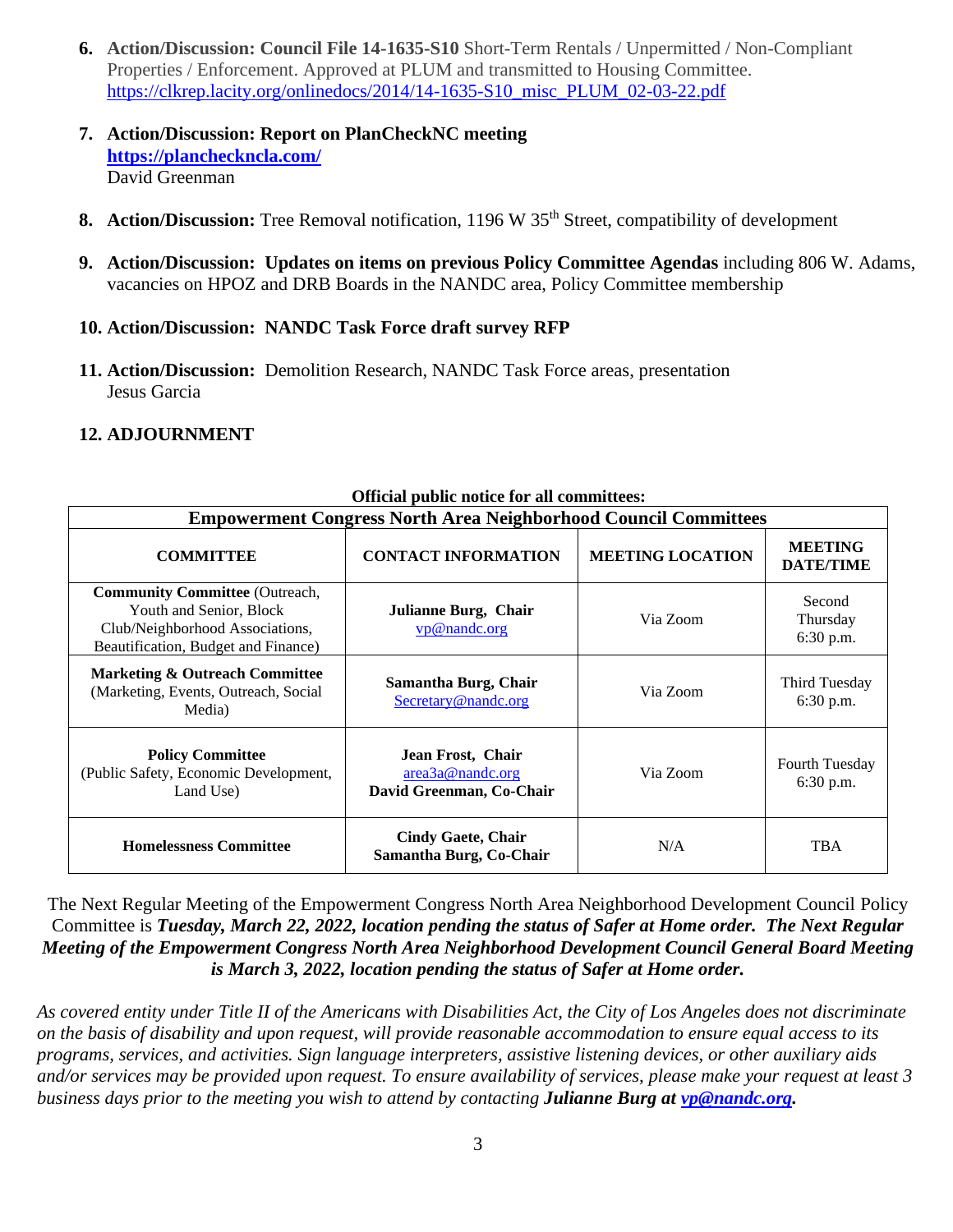*In compliance with Government Code section 54957.5, non-exempt writings that are distributed to a majority or all of the board in advance of a meeting, may be viewed at NANDC.org or at the scheduled meeting. In addition, if you would like a copy of any record related to an item on the agenda, please contact Samantha Burg at [secretary@nandc.org.](mailto:secretary@nandc.org)*

**PUBLIC POSTING OF AGENDAS** – Neighborhood Council agendas are posted for public review as follows:

- USC Community House, 2707 S. Hoover St., Los Angeles, CA 90007
- USC Village Community Room, 3015 S. Hoover St., Building 1-189, Los Angeles, CA 90007
- Hoover Recreation Center, 1010 W. 25<sup>th</sup> St., Los Angeles, CA 90007
- South LA Café, 1700 Browning Blvd., Los Angeles, CA 90062
- MLK Recreational Center, 3916 S. Western Ave., Los Angeles, CA 90018
- Denker Park,  $1550 \text{ W}$ .  $35^{\text{th}}$  Pl., Los Angeles, CA 90018
- Food 4 Less, 1748 W. Jefferson Blvd., Los Angeles, CA 90018
- FAME Renaissance Center, 1968 W. Adams Blvd., Los Angeles, CA 90018
- Loren Miller Recreation Center, 2717 S. Halldale Ave., Los Angeles, CA 90018
- [www.nandc.org](http://www.nandc.org/)

You may also receive our agendas via email by subscribing to L.A. City's Early Notification System at <https://www.lacity.org/subscriptions>

## **PUBLIC INPUT AT NEIGHBORHOOD COUNCIL MEETINGS**

The public is requested to fill out a "Speaker Card" to address the Board on any agenda item before the Board takes an action on an item. Comments from the public on agenda items will be heard only when the respective item is being considered. Comments from the public on other matters not appearing on the agenda that are within the Board's jurisdiction will be heard during the General Public Comment period. Please note that under the Brown Act, the Board is prevented from acting on a matter that you bring to its attention during the General Public Comment period; however, the issue raised by a member of the public may become the subject of a future Board meeting. Public comment is limited to 2 minutes per speaker, unless adjusted by the presiding officer of the Board.

## **RALPH M. BROWN ACT**

54954.2. (a) At least 72 hours before a regular meeting, the legislative body of the local agency, or its designee, shall post an agenda containing a brief general description of each item of business to be transacted or discussed at the meeting, including items to be discussed in closed session. A brief general description of an item generally need not exceed 20 words. The agenda shall specify the time and location of the regular meeting and shall be posted in a location that is freely accessible to members of the public. If requested, the agenda shall be made available inappropriate alternative formats to persons with a disability, as required by Section 202 of the Americans with Disabilities Act of1990 (42 U.S.C. Sec. 12132), and the federal rules and regulations adopted in implementation thereof. The agenda shall include information regarding how, to whom, and when a request for disability-related modification or accommodation, including auxiliary aids or services may be made by a person with a disability who requires a modification or accommodation in order to participate in the public meeting.

## **PUBLIC ACCESS OF RECORDS**

In compliance with Government Code section 54957.5, non-exempt writings that are distributed to a majority or all of the board in advance of a meeting may be viewed at our website www.nandc.org or at the scheduled meeting. In addition, if you would like a copy of any record related to an item on the agenda, please contact Secretary Samantha Burg at sburg.nandc@gmail.com or secretary@nandc.org

**RECONSIDERATION AND GRIEVANCE PROCESS** - For information on the NC's process for board action reconsideration, stakeholder grievance policy, or any other procedural matters related to this Council, please consult the NC Bylaws. The Bylaws are available at our Board meetings and our website www.nandc.org.